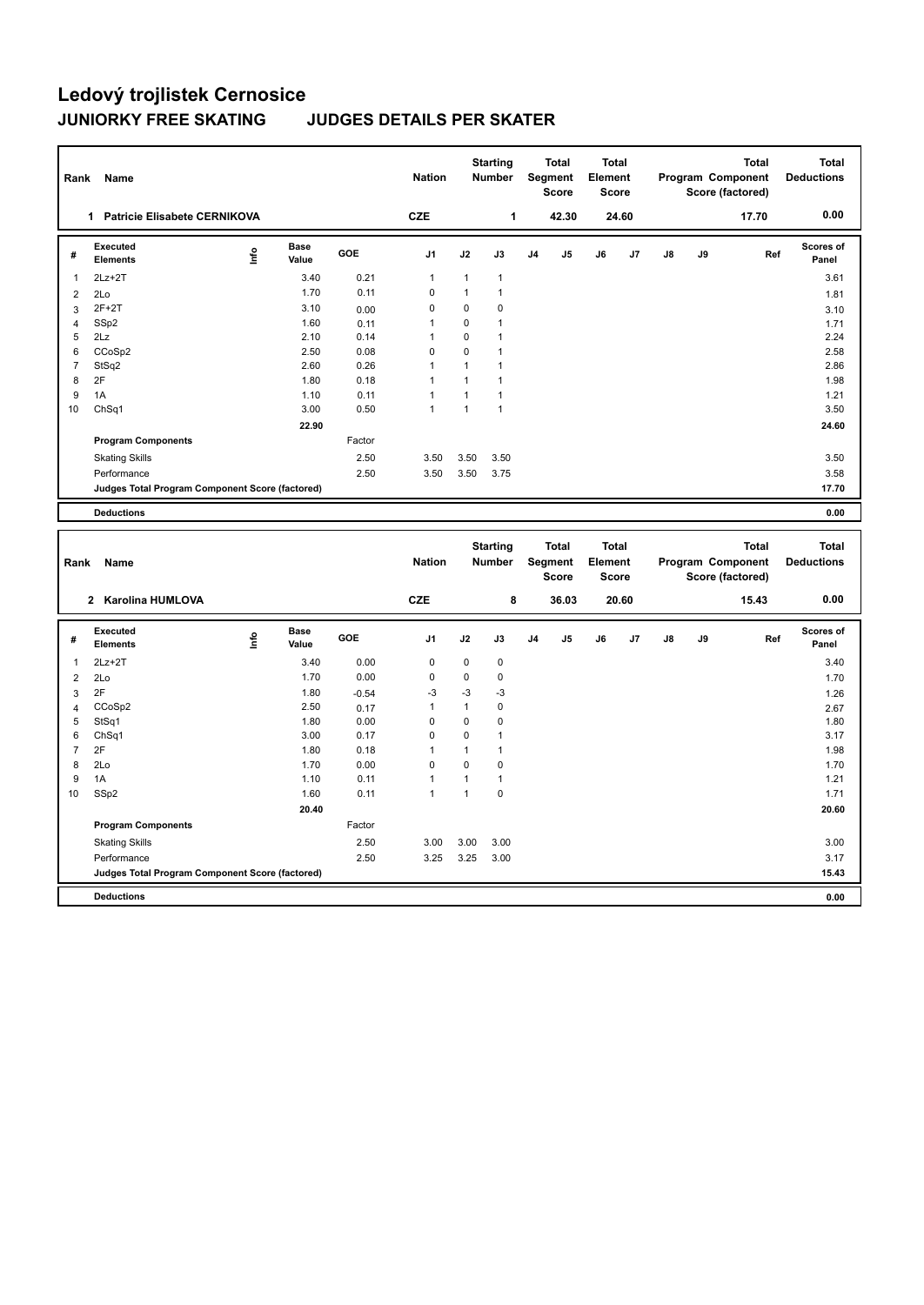| Rank           | Name                                            |         |                      |         | <b>Nation</b> |          | <b>Starting</b><br><b>Number</b> |                | <b>Total</b><br>Segment<br><b>Score</b> | <b>Total</b><br>Element<br><b>Score</b> |       |               |    | <b>Total</b><br>Program Component<br>Score (factored) | <b>Total</b><br><b>Deductions</b> |
|----------------|-------------------------------------------------|---------|----------------------|---------|---------------|----------|----------------------------------|----------------|-----------------------------------------|-----------------------------------------|-------|---------------|----|-------------------------------------------------------|-----------------------------------|
|                | <b>Julia CHERNETSKA</b><br>3                    |         |                      |         | <b>CZE</b>    |          | 6                                |                | 32.89                                   |                                         | 18.09 |               |    | 14.80                                                 | 0.00                              |
| #              | Executed<br><b>Elements</b>                     | lnfo    | <b>Base</b><br>Value | GOE     | J1            | J2       | J3                               | J <sub>4</sub> | J <sub>5</sub>                          | J6                                      | J7    | $\mathsf{J}8$ | J9 | Ref                                                   | <b>Scores of</b><br>Panel         |
| 1              | ChSq1                                           |         | 3.00                 | 0.50    | 1             | 1        | $\mathbf 1$                      |                |                                         |                                         |       |               |    |                                                       | 3.50                              |
| 2              | $2F+2T<$                                        | $\,<\,$ | 2.84                 | $-0.60$ | $-3$          | $-3$     | $-4$                             |                |                                         |                                         |       |               |    |                                                       | 2.24                              |
| 3              | 2Lo<                                            | $\prec$ | 1.36                 | $-0.32$ | $-2$          | $-2$     | $-3$                             |                |                                         |                                         |       |               |    |                                                       | 1.04                              |
| 4              | 2Lz<<                                           | <<      | 0.60                 | $-0.28$ | $-5$          | $-4$     | $-5$                             |                |                                         |                                         |       |               |    |                                                       | 0.32                              |
| 5              | 2T                                              |         | 1.30                 | 0.04    | $\Omega$      | $\Omega$ | $\overline{1}$                   |                |                                         |                                         |       |               |    |                                                       | 1.34                              |
| 6              | LSp2                                            |         | 1.90                 | 0.13    | 0             | 1        |                                  |                |                                         |                                         |       |               |    |                                                       | 2.03                              |
| $\overline{7}$ | 2F                                              |         | 1.80                 | $-0.72$ | $-4$          | $-4$     | -4                               |                |                                         |                                         |       |               |    |                                                       | 1.08                              |
| 8              | StSq2                                           |         | 2.60                 | 0.00    | $\Omega$      | $\Omega$ | 0                                |                |                                         |                                         |       |               |    |                                                       | 2.60                              |
| 9              | 2Lo+1A*+SEQ                                     | $\star$ | 1.36                 | 0.00    | 0             | $\Omega$ | 0                                |                |                                         |                                         |       |               |    |                                                       | 1.36                              |
| 10             | CCoSp2                                          |         | 2.50                 | 0.08    | 0             | 0        | 1                                |                |                                         |                                         |       |               |    |                                                       | 2.58                              |
|                |                                                 |         | 19.26                |         |               |          |                                  |                |                                         |                                         |       |               |    |                                                       | 18.09                             |
|                | <b>Program Components</b>                       |         |                      | Factor  |               |          |                                  |                |                                         |                                         |       |               |    |                                                       |                                   |
|                | <b>Skating Skills</b>                           |         |                      | 2.50    | 2.75          | 3.00     | 3.00                             |                |                                         |                                         |       |               |    |                                                       | 2.92                              |
|                | Performance                                     |         |                      | 2.50    | 2.75          | 3.00     | 3.25                             |                |                                         |                                         |       |               |    |                                                       | 3.00                              |
|                | Judges Total Program Component Score (factored) |         |                      |         |               |          |                                  |                |                                         |                                         |       |               |    |                                                       | 14.80                             |
|                | <b>Deductions</b>                               |         |                      |         |               |          |                                  |                |                                         |                                         |       |               |    |                                                       | 0.00                              |

< Under-rotated jump << Downgraded jump \* Invalid element

| Rank | Name                                            |      |                      |         | <b>Nation</b> |             | <b>Starting</b><br><b>Number</b> |                | <b>Total</b><br>Segment<br>Score | <b>Total</b><br>Element<br><b>Score</b> |       |    |    | <b>Total</b><br>Program Component<br>Score (factored) | <b>Total</b><br><b>Deductions</b> |
|------|-------------------------------------------------|------|----------------------|---------|---------------|-------------|----------------------------------|----------------|----------------------------------|-----------------------------------------|-------|----|----|-------------------------------------------------------|-----------------------------------|
|      | 4 Sara Katerina SLATINSKA                       |      |                      |         | <b>CZE</b>    |             | 5                                |                | 30.71                            |                                         | 16.83 |    |    | 14.38                                                 | $-0.50$                           |
| #    | Executed<br><b>Elements</b>                     | ١nfo | <b>Base</b><br>Value | GOE     | J1            | J2          | J3                               | J <sub>4</sub> | J5                               | J6                                      | J7    | J8 | J9 | Ref                                                   | <b>Scores of</b><br>Panel         |
| 1    | $2S+1Lo$                                        |      | 1.80                 | 0.13    | 1             | $\mathbf 1$ | 1                                |                |                                  |                                         |       |    |    |                                                       | 1.93                              |
| 2    | 2Lo                                             |      | 1.70                 | $-0.51$ | $-2$          | $-3$        | -4                               |                |                                  |                                         |       |    |    |                                                       | 1.19                              |
| 3    | 2Fq                                             | q    | 1.80                 | $-0.90$ | $-5$          | $-5$        | -5                               |                |                                  |                                         |       |    |    |                                                       | 0.90                              |
| 4    | $1A+1L0$                                        |      | 1.60                 | $-0.15$ | 0             | $-2$        | $-2$                             |                |                                  |                                         |       |    |    |                                                       | 1.45                              |
| 5    | ChSq1                                           |      | 3.00                 | 0.67    |               | 1           | $\overline{2}$                   |                |                                  |                                         |       |    |    |                                                       | 3.67                              |
| 6    | 2T                                              |      | 1.30                 | 0.00    | $\Omega$      | $\Omega$    | 0                                |                |                                  |                                         |       |    |    |                                                       | 1.30                              |
| 7    | CCoSp1                                          |      | 2.00                 | 0.00    | $\Omega$      | 0           | 0                                |                |                                  |                                         |       |    |    |                                                       | 2.00                              |
| 8    | 2S                                              |      | 1.30                 | $-0.09$ | 0             | $-1$        | $-1$                             |                |                                  |                                         |       |    |    |                                                       | 1.21                              |
| 9    | CSp2                                            |      | 1.80                 | 0.00    | 0             | 0           | 0                                |                |                                  |                                         |       |    |    |                                                       | 1.80                              |
| 10   | StSq1                                           |      | 1.80                 | $-0.42$ | $-2$          | $-1$        | $-4$                             |                |                                  |                                         |       |    |    |                                                       | 1.38                              |
|      |                                                 |      | 18.10                |         |               |             |                                  |                |                                  |                                         |       |    |    |                                                       | 16.83                             |
|      | <b>Program Components</b>                       |      |                      | Factor  |               |             |                                  |                |                                  |                                         |       |    |    |                                                       |                                   |
|      | <b>Skating Skills</b>                           |      |                      | 2.50    | 2.75          | 3.00        | 3.00                             |                |                                  |                                         |       |    |    |                                                       | 2.92                              |
|      | Performance                                     |      |                      | 2.50    | 2.50          | 2.75        | 3.25                             |                |                                  |                                         |       |    |    |                                                       | 2.83                              |
|      | Judges Total Program Component Score (factored) |      |                      |         |               |             |                                  |                |                                  |                                         |       |    |    |                                                       | 14.38                             |
|      | <b>Deductions</b>                               |      | Falls:               | $-0.50$ |               |             |                                  |                |                                  |                                         |       |    |    |                                                       | $-0.50$                           |

q Jump landed on the quarter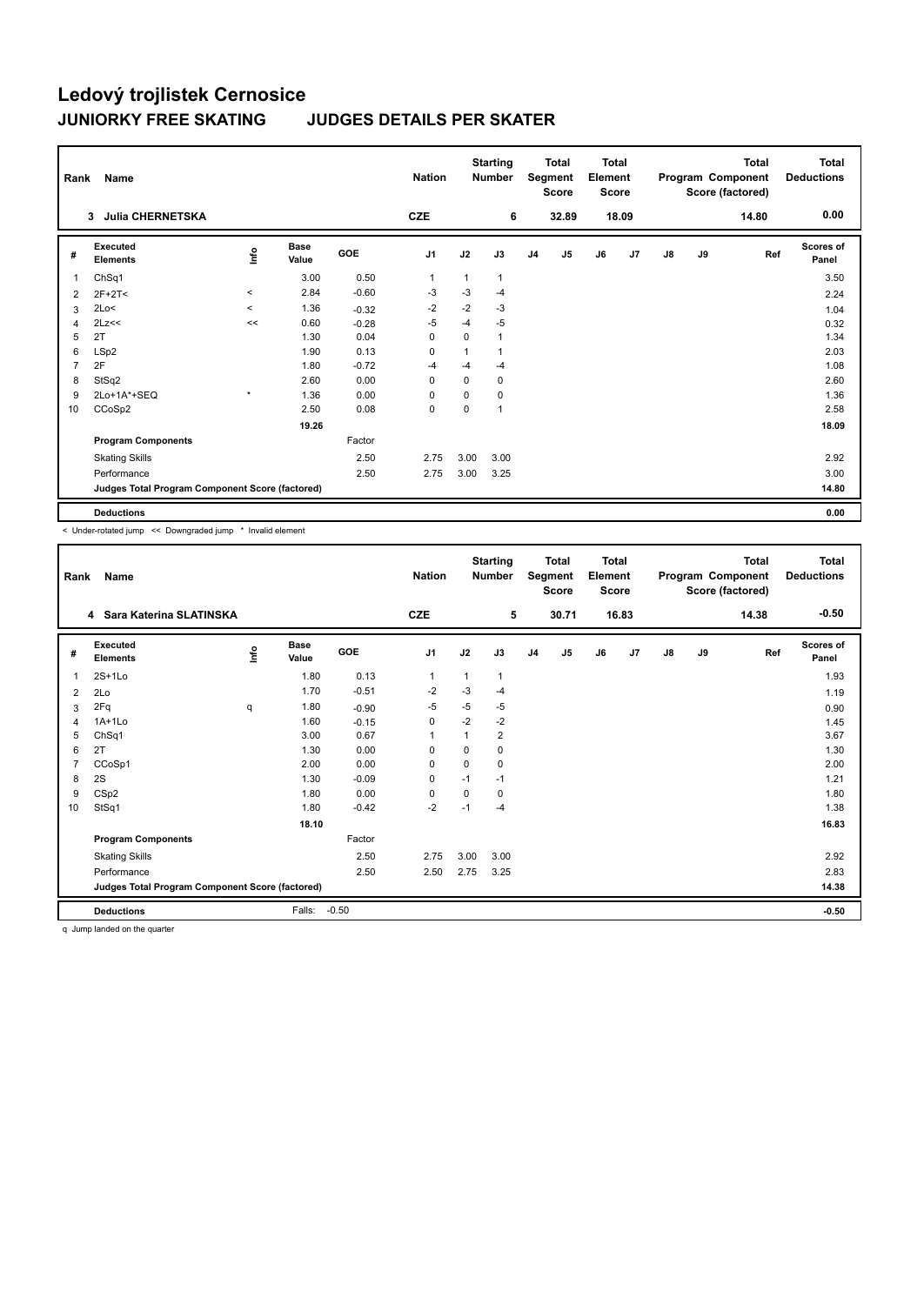| Rank           | Name                                            |      |               |            | <b>Nation</b>  | <b>Starting</b><br><b>Total</b><br><b>Number</b><br>Segment<br><b>Score</b> |                | <b>Total</b><br>Element<br><b>Score</b> |                | Program Component |       | <b>Total</b><br>Score (factored) | <b>Total</b><br><b>Deductions</b> |       |                    |
|----------------|-------------------------------------------------|------|---------------|------------|----------------|-----------------------------------------------------------------------------|----------------|-----------------------------------------|----------------|-------------------|-------|----------------------------------|-----------------------------------|-------|--------------------|
|                | <b>Katerina BURESOVA</b><br>5.                  |      |               |            | <b>CZE</b>     |                                                                             | 9              |                                         | 30.18          |                   | 16.02 |                                  |                                   | 14.16 | 0.00               |
| #              | Executed<br><b>Elements</b>                     | ١nf٥ | Base<br>Value | <b>GOE</b> | J <sub>1</sub> | J2                                                                          | J3             | J <sub>4</sub>                          | J <sub>5</sub> | J6                | J7    | J8                               | J9                                | Ref   | Scores of<br>Panel |
| 1              | $2Lo+1T$                                        |      | 2.10          | 0.06       | 0              | $\mathbf 0$                                                                 | $\mathbf{1}$   |                                         |                |                   |       |                                  |                                   |       | 2.16               |
| 2              | ChSq1                                           |      | 3.00          | 0.17       | $\overline{1}$ | 0                                                                           | 0              |                                         |                |                   |       |                                  |                                   |       | 3.17               |
| 3              | 2F                                              |      | 1.80          | $-0.42$    | $-2$           | $-2$                                                                        | $-3$           |                                         |                |                   |       |                                  |                                   |       | 1.38               |
| $\overline{4}$ | 2Lo                                             |      | 1.70          | 0.00       | 0              | 0                                                                           | 0              |                                         |                |                   |       |                                  |                                   |       | 1.70               |
| 5              | CCoSp                                           |      | 0.00          | 0.00       | ٠              | ٠                                                                           | $\overline{a}$ |                                         |                |                   |       |                                  |                                   |       | 0.00               |
| 6              | 2F                                              |      | 1.80          | 0.00       | $\mathbf 0$    | $\mathbf 0$                                                                 | 0              |                                         |                |                   |       |                                  |                                   |       | 1.80               |
| $\overline{7}$ | $1A+1T$                                         |      | 1.50          | 0.00       | $\mathbf 0$    | 0                                                                           | 0              |                                         |                |                   |       |                                  |                                   |       | 1.50               |
| 8              | StSqB                                           |      | 1.50          | $-0.20$    | $-2$           | $-1$                                                                        | $-1$           |                                         |                |                   |       |                                  |                                   |       | 1.30               |
| 9              | 2S                                              |      | 1.30          | 0.00       | 0              | $\Omega$                                                                    | 0              |                                         |                |                   |       |                                  |                                   |       | 1.30               |
| 10             | SSp2                                            |      | 1.60          | 0.11       | $\mathbf 0$    | $\mathbf{1}$                                                                | 1              |                                         |                |                   |       |                                  |                                   |       | 1.71               |
|                |                                                 |      | 16.30         |            |                |                                                                             |                |                                         |                |                   |       |                                  |                                   |       | 16.02              |
|                | <b>Program Components</b>                       |      |               | Factor     |                |                                                                             |                |                                         |                |                   |       |                                  |                                   |       |                    |
|                | <b>Skating Skills</b>                           |      |               | 2.50       | 2.50           | 3.00                                                                        | 3.00           |                                         |                |                   |       |                                  |                                   |       | 2.83               |
|                | Performance                                     |      |               | 2.50       | 2.50           | 3.00                                                                        | 3.00           |                                         |                |                   |       |                                  |                                   |       | 2.83               |
|                | Judges Total Program Component Score (factored) |      |               |            |                |                                                                             |                |                                         |                |                   |       |                                  |                                   |       | 14.16              |
|                | <b>Deductions</b>                               |      |               |            |                |                                                                             |                |                                         |                |                   |       |                                  |                                   |       | 0.00               |

| Rank           | Name                                            |      |                      | <b>Nation</b> |                          | <b>Starting</b><br><b>Number</b> | <b>Total</b><br>Segment<br><b>Score</b> |                | <b>Total</b><br>Element<br><b>Score</b> |    | <b>Total</b><br>Program Component<br>Score (factored) |               |    | <b>Total</b><br><b>Deductions</b> |                    |
|----------------|-------------------------------------------------|------|----------------------|---------------|--------------------------|----------------------------------|-----------------------------------------|----------------|-----------------------------------------|----|-------------------------------------------------------|---------------|----|-----------------------------------|--------------------|
|                | Katerina KAISEROVA<br>6                         |      |                      |               | <b>CZE</b>               |                                  | 3                                       |                | 28.28                                   |    | 13.90                                                 |               |    | 14.38                             | 0.00               |
| #              | Executed<br><b>Elements</b>                     | lnfo | <b>Base</b><br>Value | <b>GOE</b>    | J <sub>1</sub>           | J2                               | J3                                      | J <sub>4</sub> | J <sub>5</sub>                          | J6 | J <sub>7</sub>                                        | $\mathsf{J}8$ | J9 | Ref                               | Scores of<br>Panel |
| 1              | 2F                                              |      | 1.80                 | $-0.66$       | $-3$                     | $-4$                             | $-4$                                    |                |                                         |    |                                                       |               |    |                                   | 1.14               |
| 2              | 2Lo                                             |      | 1.70                 | $-0.68$       | $-4$                     | $-4$                             | -4                                      |                |                                         |    |                                                       |               |    |                                   | 1.02               |
| 3              | 2F+1T                                           |      | 2.20                 | $-0.48$       | $-2$                     | $-3$                             | $-3$                                    |                |                                         |    |                                                       |               |    |                                   | 1.72               |
| 4              | 1A                                              |      | 1.10                 | 0.00          | 0                        | $\Omega$                         | 0                                       |                |                                         |    |                                                       |               |    |                                   | 1.10               |
| 5              | CCoSp2                                          |      | 2.50                 | 0.08          | 0                        | $\mathbf 0$                      | $\overline{1}$                          |                |                                         |    |                                                       |               |    |                                   | 2.58               |
| 6              | StSqB                                           |      | 1.50                 | 0.00          | 0                        | $\mathbf 0$                      | $\mathbf 0$                             |                |                                         |    |                                                       |               |    |                                   | 1.50               |
| $\overline{7}$ | ChSq                                            |      | 0.00                 | 0.00          | $\overline{\phantom{a}}$ | ٠                                |                                         |                |                                         |    |                                                       |               |    |                                   | 0.00               |
| 8              | $2Lo+1T$                                        |      | 2.10                 | 0.00          | 0                        | 0                                | 0                                       |                |                                         |    |                                                       |               |    |                                   | 2.10               |
| 9              | 2S                                              |      | 1.30                 | 0.04          |                          | 0                                | 0                                       |                |                                         |    |                                                       |               |    |                                   | 1.34               |
| 10             | FSSp1                                           |      | 2.00                 | $-0.60$       | $-4$                     | $-3$                             | $-2$                                    |                |                                         |    |                                                       |               |    |                                   | 1.40               |
|                |                                                 |      | 16.20                |               |                          |                                  |                                         |                |                                         |    |                                                       |               |    |                                   | 13.90              |
|                | <b>Program Components</b>                       |      |                      | Factor        |                          |                                  |                                         |                |                                         |    |                                                       |               |    |                                   |                    |
|                | <b>Skating Skills</b>                           |      |                      | 2.50          | 3.00                     | 3.00                             | 3.00                                    |                |                                         |    |                                                       |               |    |                                   | 3.00               |
|                | Performance                                     |      |                      | 2.50          | 2.75                     | 2.75                             | 2.75                                    |                |                                         |    |                                                       |               |    |                                   | 2.75               |
|                | Judges Total Program Component Score (factored) |      |                      |               |                          |                                  |                                         |                |                                         |    |                                                       |               |    |                                   | 14.38              |
|                | <b>Deductions</b>                               |      |                      |               |                          |                                  |                                         |                |                                         |    |                                                       |               |    |                                   | 0.00               |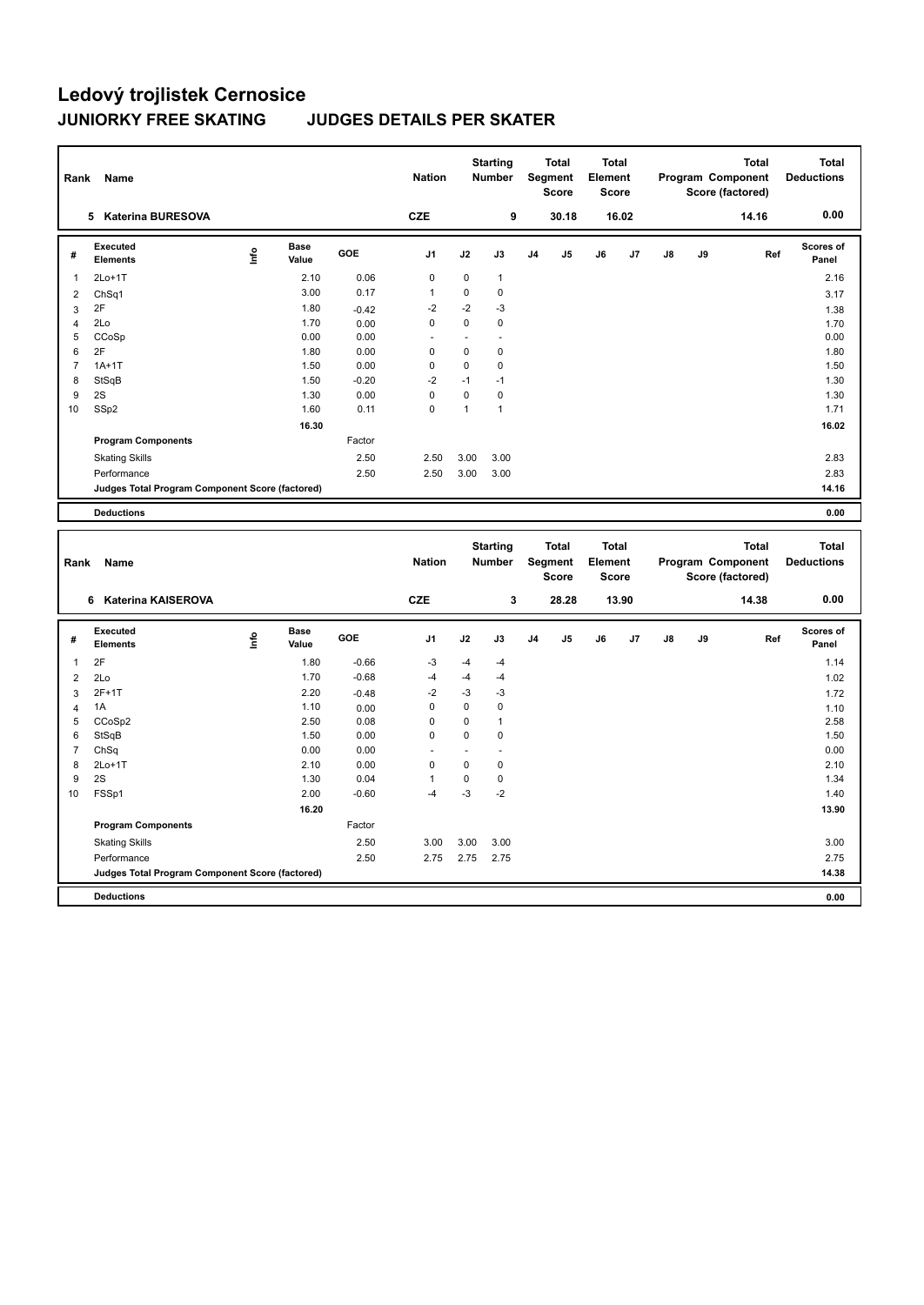| Rank           | Name                                            |                                  |                      |         | <b>Nation</b>  |      | <b>Starting</b><br><b>Total</b><br>Segment<br><b>Number</b><br>Score |                | <b>Total</b><br>Element<br><b>Score</b> |    | Program Component |               | Total<br>Score (factored) | <b>Total</b><br><b>Deductions</b> |                           |
|----------------|-------------------------------------------------|----------------------------------|----------------------|---------|----------------|------|----------------------------------------------------------------------|----------------|-----------------------------------------|----|-------------------|---------------|---------------------------|-----------------------------------|---------------------------|
|                | <b>Denisa NEMCOVA</b><br>7                      |                                  |                      |         | <b>CZE</b>     |      | $\overline{7}$                                                       |                | 27.75                                   |    | 14.07             |               |                           | 14.18                             | $-0.50$                   |
| #              | Executed<br><b>Elements</b>                     | $\mathop{\mathsf{Irr}}\nolimits$ | <b>Base</b><br>Value | GOE     | J <sub>1</sub> | J2   | J3                                                                   | J <sub>4</sub> | J5                                      | J6 | J7                | $\mathsf{J}8$ | J9                        | Ref                               | <b>Scores of</b><br>Panel |
| $\overline{1}$ | $2S+1T$                                         |                                  | 1.70                 | $-0.04$ | $-1$           | 0    | 0                                                                    |                |                                         |    |                   |               |                           |                                   | 1.66                      |
| 2              | $2F+1T$                                         |                                  | 2.20                 | 0.00    | 0              | 0    | 0                                                                    |                |                                         |    |                   |               |                           |                                   | 2.20                      |
| 3              | SSp2                                            |                                  | 1.60                 | 0.00    | 0              | 0    | 0                                                                    |                |                                         |    |                   |               |                           |                                   | 1.60                      |
| 4              | Α                                               |                                  | 0.00                 | 0.00    |                |      |                                                                      |                |                                         |    |                   |               |                           |                                   | 0.00                      |
| 5              | StSq1                                           |                                  | 1.80                 | 0.00    | 0              | 0    | 0                                                                    |                |                                         |    |                   |               |                           |                                   | 1.80                      |
| 6              | 2Lzq                                            | q                                | 2.10                 | $-0.98$ | -5             | $-4$ | $-5$                                                                 |                |                                         |    |                   |               |                           |                                   | 1.12                      |
| $\overline{7}$ | 2S                                              |                                  | 1.30                 | 0.00    | 0              | 0    | 0                                                                    |                |                                         |    |                   |               |                           |                                   | 1.30                      |
| 8              | 2F<                                             | $\,<\,$                          | 1.44                 | $-0.72$ | $-5$           | $-5$ | $-5$                                                                 |                |                                         |    |                   |               |                           |                                   | 0.72                      |
| 9              | ChSq1                                           |                                  | 3.00                 | 0.67    | $\mathbf{1}$   | 1    | $\overline{2}$                                                       |                |                                         |    |                   |               |                           |                                   | 3.67                      |
| 10             | CCoSp                                           |                                  | 0.00                 | 0.00    |                |      |                                                                      |                |                                         |    |                   |               |                           |                                   | 0.00                      |
|                |                                                 |                                  | 15.14                |         |                |      |                                                                      |                |                                         |    |                   |               |                           |                                   | 14.07                     |
|                | <b>Program Components</b>                       |                                  |                      | Factor  |                |      |                                                                      |                |                                         |    |                   |               |                           |                                   |                           |
|                | <b>Skating Skills</b>                           |                                  |                      | 2.50    | 2.75           | 3.00 | 3.00                                                                 |                |                                         |    |                   |               |                           |                                   | 2.92                      |
|                | Performance                                     |                                  |                      | 2.50    | 2.50           | 2.75 | 3.00                                                                 |                |                                         |    |                   |               |                           |                                   | 2.75                      |
|                | Judges Total Program Component Score (factored) |                                  |                      |         |                |      |                                                                      |                |                                         |    |                   |               |                           |                                   | 14.18                     |
|                | <b>Deductions</b>                               |                                  | Falls:               | $-0.50$ |                |      |                                                                      |                |                                         |    |                   |               |                           |                                   | $-0.50$                   |

< Under-rotated jump q Jump landed on the quarter

| Rank           | Name                                            |   |                      |            | <b>Nation</b>  |             | <b>Starting</b><br><b>Number</b> | <b>Total</b><br>Segment<br><b>Score</b> |         | <b>Total</b><br>Element<br><b>Score</b> |       |               |    | <b>Total</b><br>Program Component<br>Score (factored) | <b>Total</b><br><b>Deductions</b> |
|----------------|-------------------------------------------------|---|----------------------|------------|----------------|-------------|----------------------------------|-----------------------------------------|---------|-----------------------------------------|-------|---------------|----|-------------------------------------------------------|-----------------------------------|
|                | <b>Simona FOFFOVA</b><br>8                      |   |                      |            | <b>CZE</b>     |             | 4                                |                                         | 19.78   |                                         | 12.40 |               |    | 9.38                                                  | $-2.00$                           |
| #              | Executed<br><b>Elements</b>                     | e | <b>Base</b><br>Value | <b>GOE</b> | J <sub>1</sub> | J2          | J3                               | J <sub>4</sub>                          | J5      | J6                                      | J7    | $\mathsf{J}8$ | J9 | Ref                                                   | Scores of<br>Panel                |
| 1              | 2S                                              |   | 1.30                 | 0.00       | 0              | 0           | 0                                |                                         |         |                                         |       |               |    |                                                       | 1.30                              |
| $\overline{2}$ | 2Lo                                             |   | 1.70                 | $-0.85$    | $-5$           | $-5$        | $-5$                             |                                         |         |                                         |       |               |    |                                                       | 0.85                              |
| 3              | $1A+1T$                                         |   | 1.50                 | 0.00       | 0              | 0           | 0                                |                                         |         |                                         |       |               |    |                                                       | 1.50                              |
| $\overline{4}$ | 1F                                              |   | 0.50                 | 0.00       | 0              | $\mathbf 0$ | 0                                |                                         |         |                                         |       |               |    |                                                       | 0.50                              |
| 5              | CCoSp1                                          |   | 2.00                 | $-0.40$    | $-2$           | $-2$        | $-2$                             |                                         |         |                                         |       |               |    |                                                       | 1.60                              |
| 6              | ChSq1                                           |   | 3.00                 | $-0.33$    | $\mathbf 0$    | $-1$        | $-1$                             |                                         |         |                                         |       |               |    |                                                       | 2.67                              |
| $\overline{7}$ | StSqB                                           |   | 1.50                 | $-0.45$    | $-3$           | $-3$        | $-3$                             |                                         |         |                                         |       |               |    |                                                       | 1.05                              |
| 8              | 2S                                              |   | 1.30                 | $-0.65$    | $-5$           | $-5$        | $-5$                             |                                         |         |                                         |       |               |    |                                                       | 0.65                              |
| 9              | $1A+1T$                                         |   | 1.50                 | $-0.26$    | $-2$           | $-2$        | $-3$                             |                                         |         |                                         |       |               |    |                                                       | 1.24                              |
| 10             | SSp1                                            |   | 1.30                 | $-0.26$    | $-2$           | $-2$        | $-2$                             |                                         |         |                                         |       |               |    |                                                       | 1.04                              |
|                |                                                 |   | 15.60                |            |                |             |                                  |                                         |         |                                         |       |               |    |                                                       | 12.40                             |
|                | <b>Program Components</b>                       |   |                      | Factor     |                |             |                                  |                                         |         |                                         |       |               |    |                                                       |                                   |
|                | <b>Skating Skills</b>                           |   |                      | 2.50       | 1.75           | 2.00        | 2.25                             |                                         |         |                                         |       |               |    |                                                       | 2.00                              |
|                | Performance                                     |   |                      | 2.50       | 1.50           | 1.75        | 2.00                             |                                         |         |                                         |       |               |    |                                                       | 1.75                              |
|                | Judges Total Program Component Score (factored) |   |                      |            |                |             |                                  |                                         |         |                                         |       |               |    |                                                       | 9.38                              |
|                | <b>Deductions</b>                               |   | Falls:               | $-1.00$    |                |             | Late start:                      |                                         | $-1.00$ |                                         |       |               |    |                                                       | $-2.00$                           |